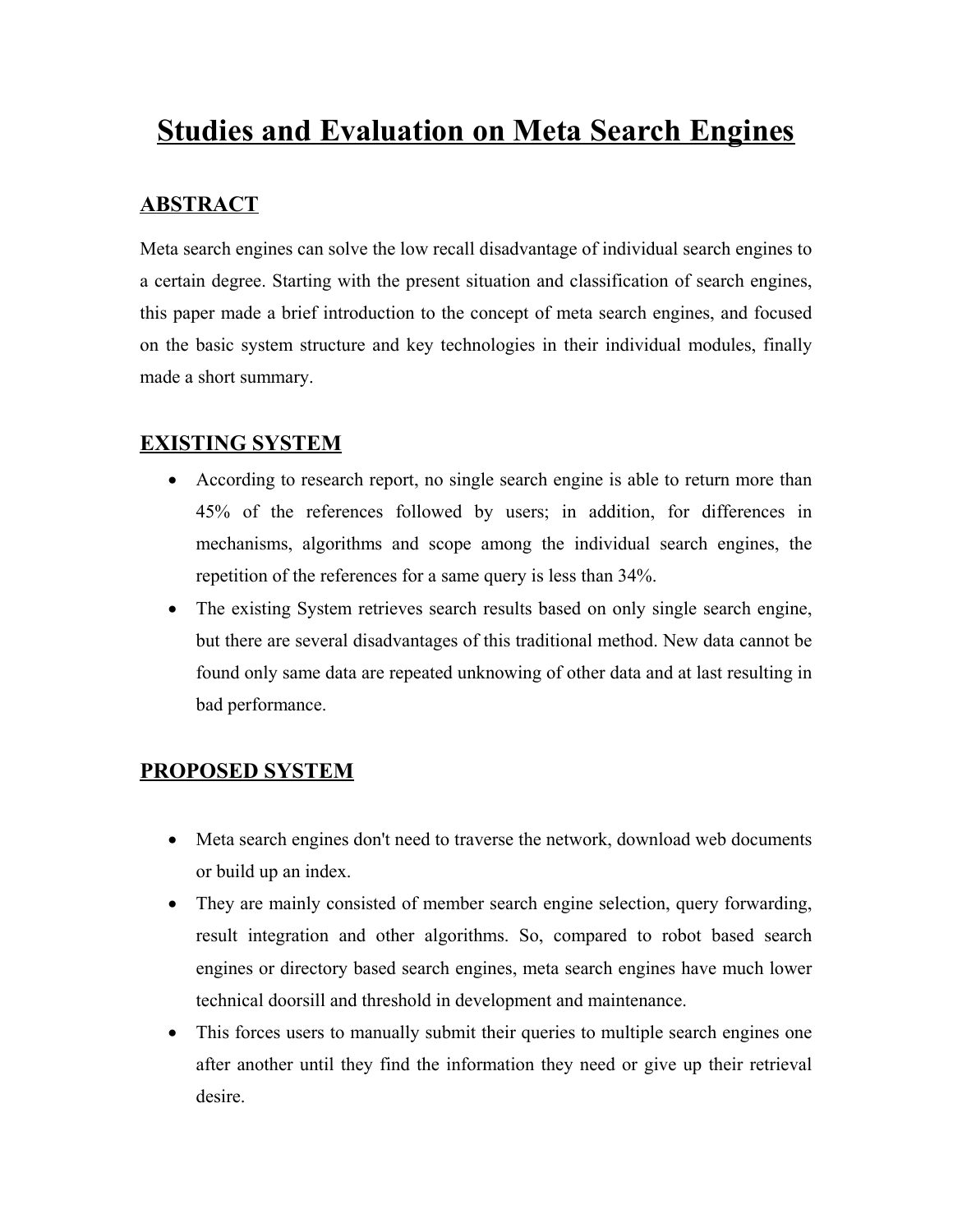- · Varied user interface, grammar rules and retrieval parameters cause much inconvenience to users. Meta search engines receive users' queries through a single user interface, then transparently transform user queries and forward them to multiple individual search engines, finally return the integrated results.
- · To a certain degree, they solve the low recall and low precision deficiencies of individual search engines and facilitate users' use. This is also the biggest advantage of meta search engines.



Figure 1. Basic architecture of meta search engines

## **HARDWARE REQUIREMENTS**

| <b>PROCESSOR</b> |   | PENTIUM 4 CPU 2.40GHZ |
|------------------|---|-----------------------|
| <b>RAM</b>       |   | 128 MB                |
| <b>HARD DISK</b> |   | 40 GB                 |
| <b>KEYBOARD</b>  |   | <b>STANDARD</b>       |
| <b>MONITOR</b>   | ٠ | 15"                   |

## **SOFTWARE REQUIREMENTS**

FRONT END : C#.NET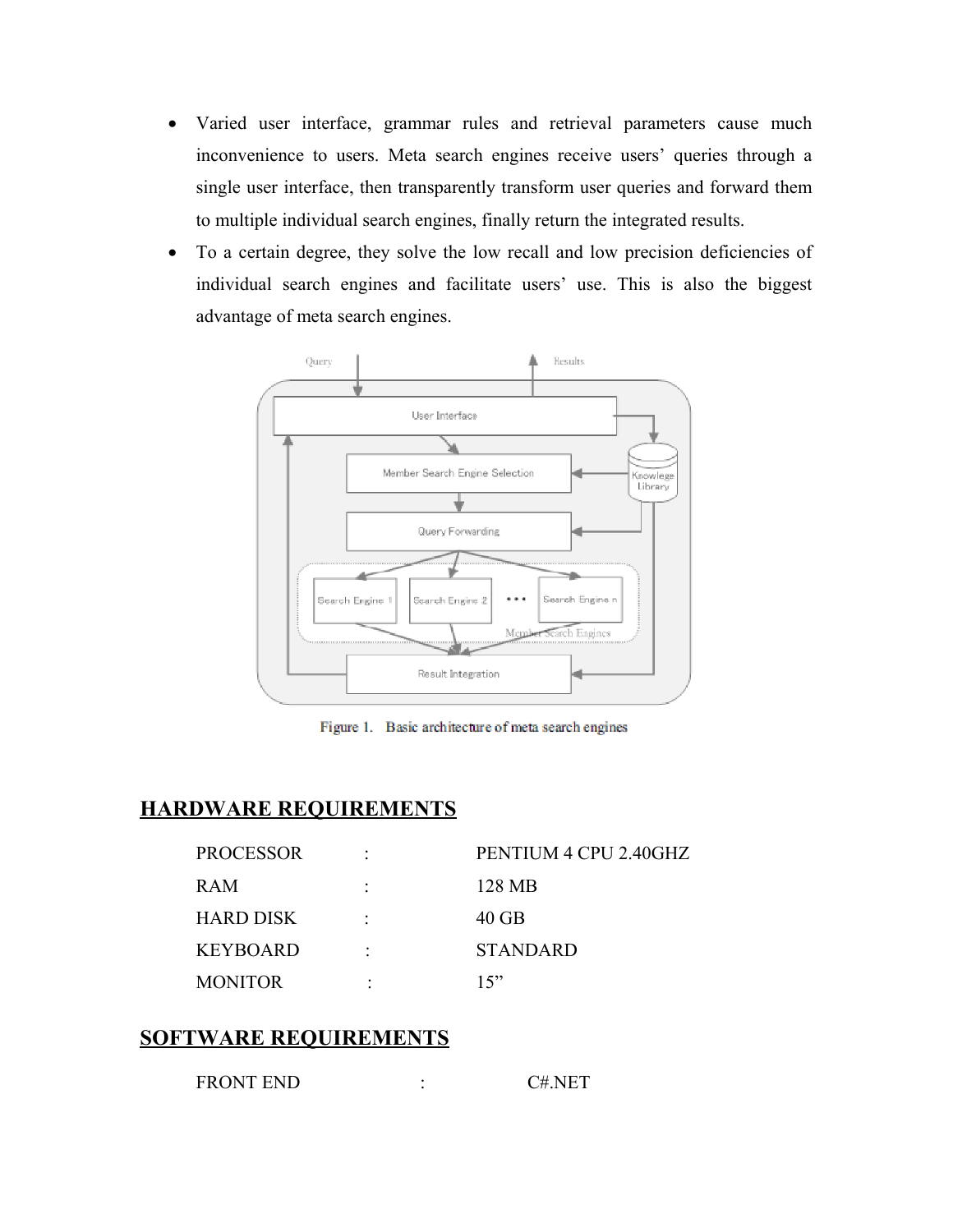| BACK END             | <b>SQL SERVER 2000</b> |
|----------------------|------------------------|
| OPERATING SYSTEM     | WINDOWS XP             |
| <b>DOCUMENTATION</b> | MS-OFFICE 2007         |

### **MODULES**

- · User Interface
- Member Search Engine Selection Module
- User Selecting

#### **User Interface**

User interface interacts with users, provides users with visual query input and results output interface. The same to robot based search engines, meta search engines also adopt the "keyword search, browse selectively" man-computer interaction method: users post their query through a form, while search engines feedback to users a list of target entries, then users choose the entries possibly meeting their information needs to browse. User interface should be simple, beautiful, easy to use, allow users to accurately express their information needs, and provides custom settings such as the number of entries displayed per page, the search scope of language, etc to fully meet users' preferences. To adapt the difference with grammar rules and retrieval parameters among member search engines, meta search engines can only provide limited advanced search functions which are common and general to all member search engines.

#### **Member Search Engine Selection Module**

Member search engines can be regarded as the index database of meta search engines. They are of the greatest importance to the quality of results. For the difference with technology implementation and operation strategy, different search engines would perform quite different on the same subject. To obtain better performance, meta search engines should assess their member search engines and choose the ones performing well on a specific subject. Furthermore, member search engine selection is helpful to promoting bandwidth available, reducing the response time and improving user experience. But it is not easy to choose appropriate member search engines for reasons as